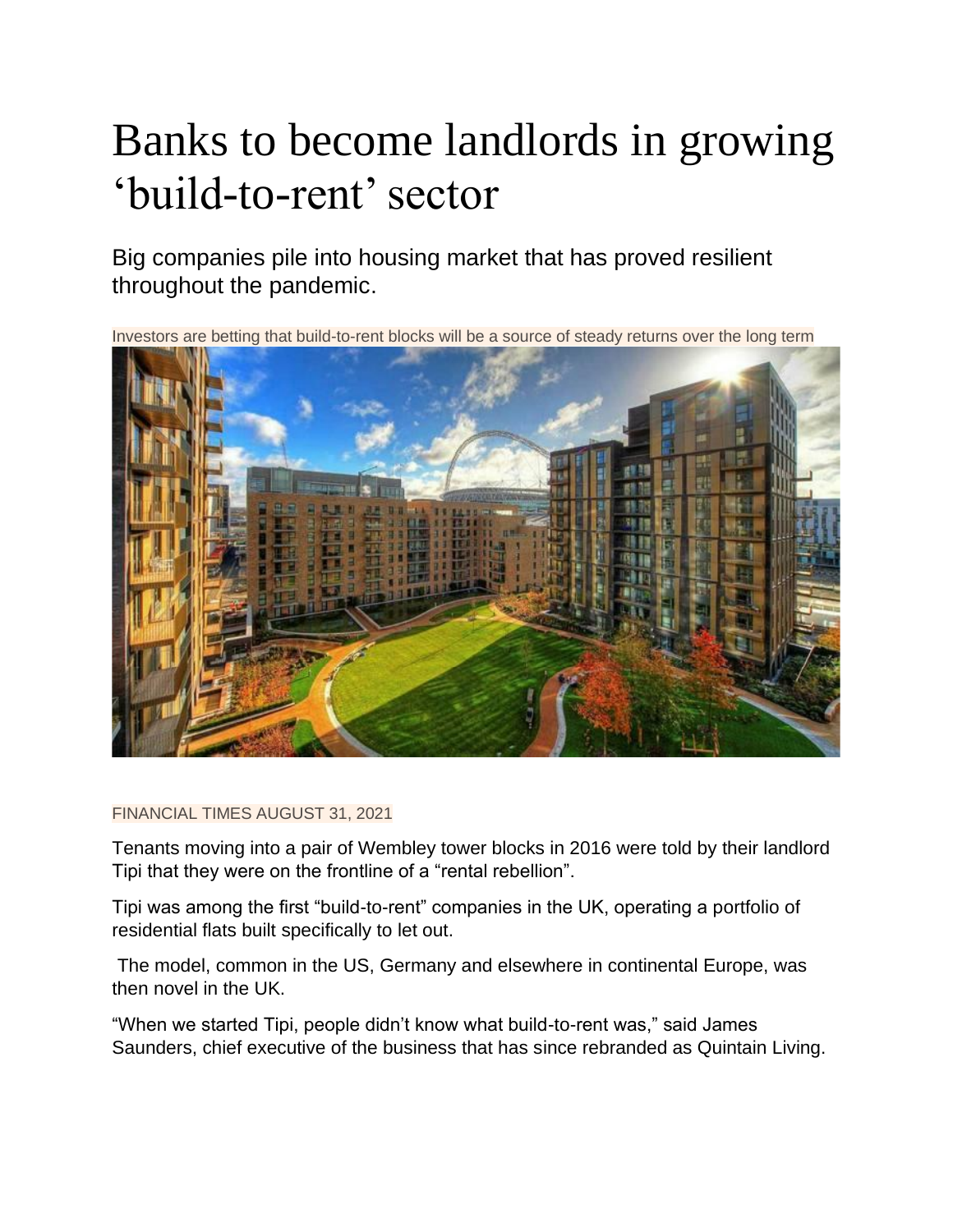But now big companies are piling into the sector, which has proved resilient throughout the Covid-19 pandemic and is a beneficiary of a chronic housing shortage and growing urban populations in the UK.

Lloyds Banking Group is the latest to enter, with aspirations to become a landlord to 50,000 homes within the next decade, according to internal documents.

Overseas investors including US property group Greystar and Goldman Sachs are also making inroads.

Australian bank Macquarie launched its own platform, Goodstone Living, in June this year and announced plans to pour £1bn into the sector.

"There's a large addressable market, growing tenant demand and constrained supply  $\dots$  It's a big market, and there's so much white space in it," said Dana Gibson, senior managing director at Macquarie and non-executive director of Goodstone.



## Build-to-rent volumes in the UK soar

Deal value (£bn)

Excluding properties classified as Student housing, Age-restricted and Subsidised housing Source: Real Capital Analytics © FT

Having barely existed in the UK a decade ago, investment into build-to-rent hit £3.5bn last year, a peak despite the pandemic, according to estate agency, Savills. Growth has gradually accelerated since a government-commissioned report threw its support

A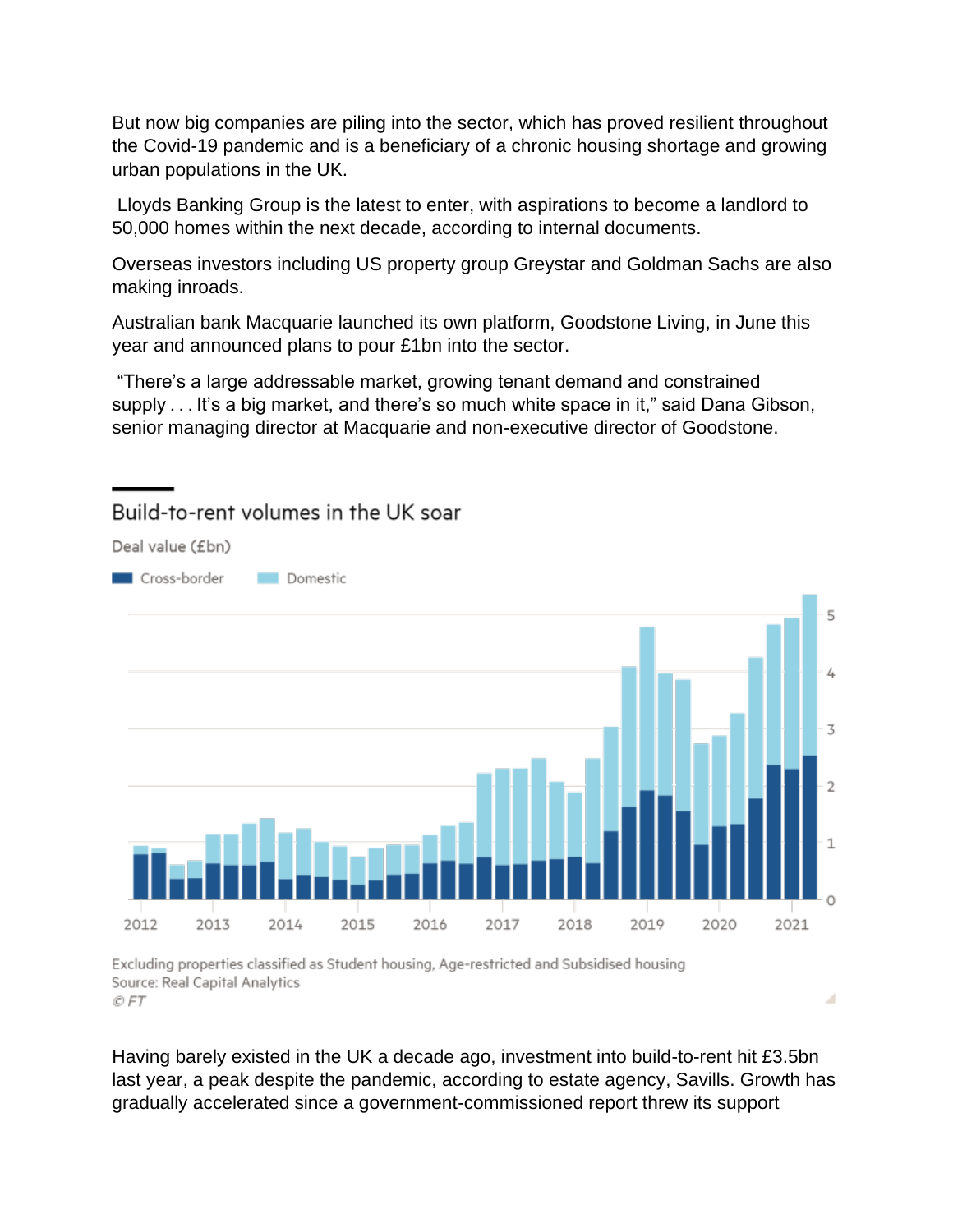behind the sector in 2012. About 40,000 units are in development across the UK, adding to an existing market of 62,000.

In place of the scruffy decor, poor regulation and absentee landlords that are the hallmarks of the worst kind of privately rented properties, build-to-rent operators promise high levels of service, no hidden fees, clubhouses and a calendar of events put on by the landlord.

The proposition has been a hit with renters, thousands of whom have been willing to pay a premium to live in purpose-built, corporately managed blocks.

Increasingly, it is attracting serious money too.

## Build-to-rent development in the UK

Estimated number of units (000)



Lloyds has set up its own private home rental brand, Citra Living, and laid out aggressive growth plans. A portfolio of 50,000 homes — Lloyds' target for 2030 and a number equivalent to about 1 per cent of the UK's rental housing stock, according to Savills — would make it by far the biggest rental landlord in the UK.

"The challenge for Citra is that this is not a sector where you can just wade in and buy 50,000 homes. Investors in just about any other sector would be buying portfolios or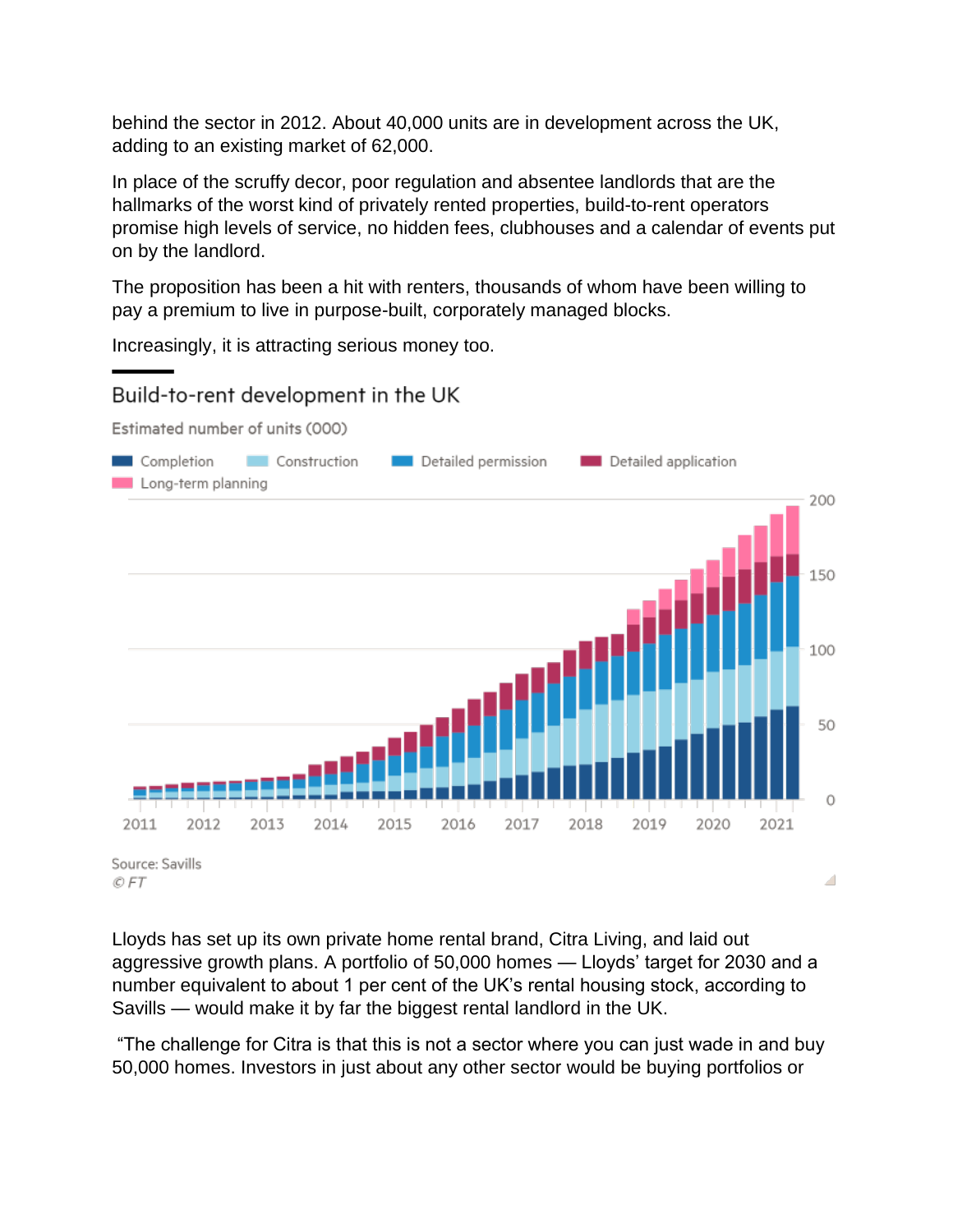platforms, but here they have had to come in and build it themselves," said Lawrence Bowles, a senior analyst at Savills focusing on build-to-rent.

Developers are hoping to steal a march on private landlords in what is a hugely fragmented market.

The 4.4m households in England's private rented sector are owned by 2.3m landlords, according to the Ministry of Housing, Communities and Local Government.

By most estimates, build-to-rent stock only accounts for just 2 per cent to 3 per cent of the UK's pool of rental housing.

Investors are betting that build-to-rent blocks will be a source of steady returns over the long term and that interest from renters will continue to grow. Yields of 3 per cent to 5 per cent are unspectacular but nonetheless attractive in a low interest rate environment in which bond yields have hovered around historic lows.

Rents from tenants of new-build flats have also proved more reliable than those from other commercial property sectors during the coronavirus pandemic.

"Investors are seeing resilient cash flows during the pandemic, predictable income and an ability to maintain occupancy, all of which other real estate asset classes have suffered with," said Mark Allnutt, who is responsible for expanding Greystar's presence in Europe.

For Lloyds, the foray into rental housing is a way of trimming its reliance on traditional sources of income such as lending.

But some of the biggest players in the space say that making a success of build-to-rent requires significant investment, skills and scale.

"There are bound to be winners and losers," said Rick De Blaby, chief executive of Get Living, which owns and manages the former Olympic Village in east London and is backed by Dutch pension fund asset manager APG and property developer Qatari Diar.

"With build cost inflation and high demands around ESG, architectural quality and affordable housing, you have to be pretty skilful and agile . . . When a lot of capital is getting deployed, inevitably people will make some fairly optimistic assumptions in order to win the land," he added.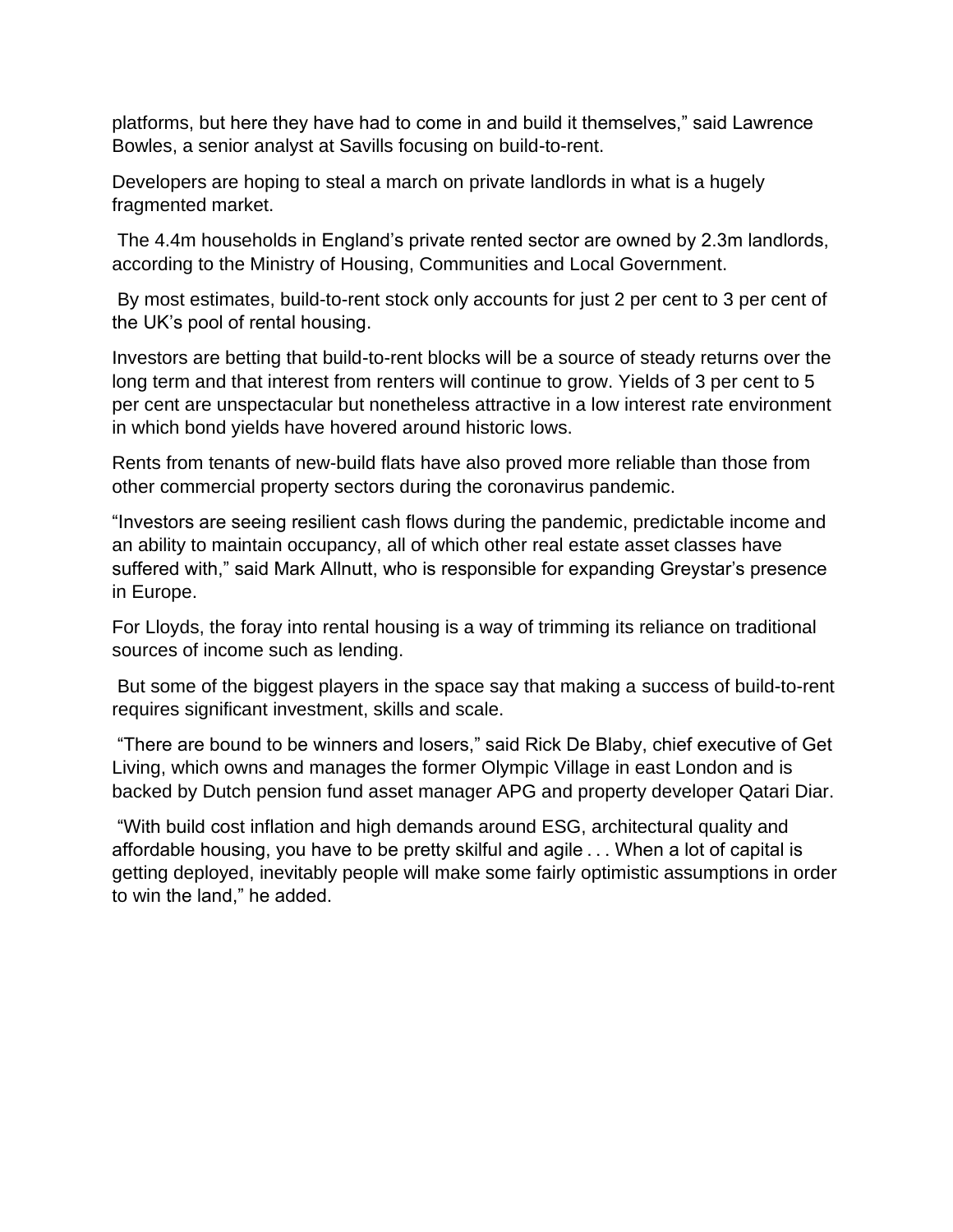

Lloyds' foray into rental housing is a way of trimming its reliance on traditional sources of income such as lending © Tolga Akmen/AFP via Getty

As well as a competitive investment market and operational hurdles, build-to-rent developers and operators are likely to face more scrutiny from politicians than those putting money into less public-facing sectors.

"Residential real estate is hard because it's in the public sphere. There is a need for more housing in the market, social housing needs to be addressed.

What is our role in that? That gets political," said Gibson. In Germany, where corporate landlords are far more prevalent, there has been pushback from tenants disgruntled at what they see as sharp practice and high rents.

In Berlin, a campaign to expropriate 240,000 properties from Germany's biggest publicly listed residential landlords is under way. In the UK, the complaint from existing build-torent landlords is not that they are too much in the public consciousness, but that they are off the radar.

Operators talk of 10,000 units being the level at which economies of scale kick in, but none have yet attained that in the UK. "This is a sector where we're still writing the manual," said De Blaby.